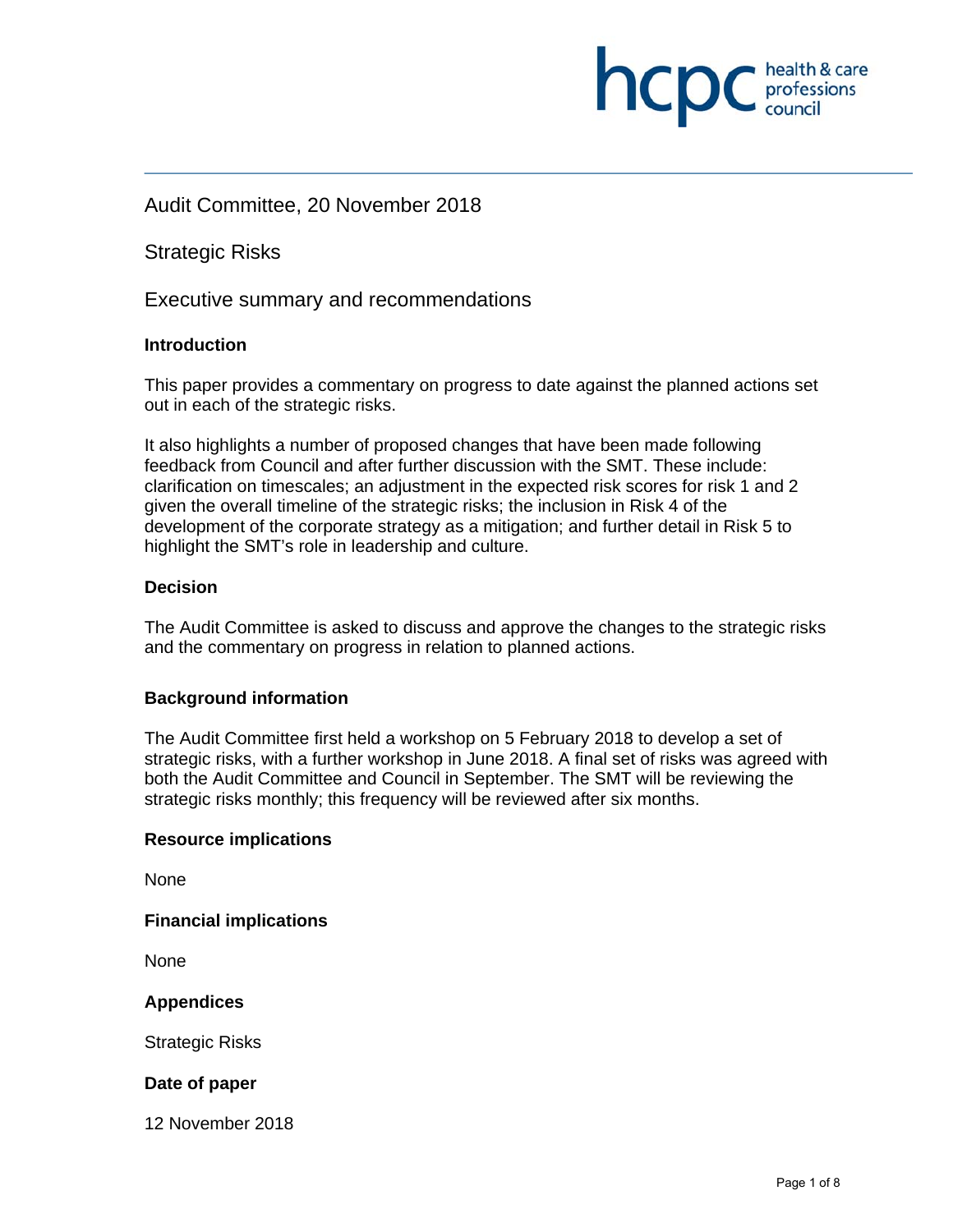| SP <sub>1</sub><br>Perf | SP <sub>2</sub><br>Com | SP3<br>Adapt | SP4<br>Evid |
|-------------------------|------------------------|--------------|-------------|
|                         |                        |              |             |
|                         |                        |              |             |
|                         |                        |              |             |
|                         |                        |              |             |
|                         |                        |              |             |
|                         |                        |              |             |
|                         |                        |              |             |
|                         |                        |              |             |



\* Expected risk score post planned actions

 $\overline{\phantom{a}}$ 

**Expected Risk** 

# **HCPC Strategic Risks**

**2018‐19 to 2022‐23**

# **Relationship with strategic priorities Summary of strategic risks Heat map of strategic risks**

| Strategic Risks - High Level                                                   | <b>Risk Description</b>                                                                                                                                                                                                                                                                                                                                                           | <b>INHERENT RISK</b> | <b>RESIDUAL RISK</b> | <b>EXPECTED RISK*</b> |               |                      |
|--------------------------------------------------------------------------------|-----------------------------------------------------------------------------------------------------------------------------------------------------------------------------------------------------------------------------------------------------------------------------------------------------------------------------------------------------------------------------------|----------------------|----------------------|-----------------------|---------------|----------------------|
| 1. Failure to deliver effective regulatory functions                           | This includes the inability to fulfill our statutory obligations set out in the Health and Social Work Professions<br>Order and the failure to meet the PSA's Good Standards of Regulation.                                                                                                                                                                                       | 20                   | 16                   |                       |               | Catastrophio<br>= 5  |
| 2. Failure to anticipate and respond to changes in the<br>external environment | This includes the ablity to respond and influence external drivers for change, like the impact of Brexit,<br>devolution or a change in government as well as issues like workforce development, new and emerging<br>professions or government policies affecting professional regulation. It also includes awareness and<br>responsiveness to advances in technology and systems. | 15                   | 10                   |                       |               | Significant<br>$= 4$ |
| 3. Failure to be a trusted regulator and meet<br>stakeholder expectations      | This risk includes the management of stakeholder engagement and key relationships as well as reputation<br>management.                                                                                                                                                                                                                                                            | 15                   | 8                    |                       | <b>IMPACT</b> | Moderate<br>$= 3$    |
| 4. Failure to be an efficient regulator                                        | This risk includes the operational failure of processes, or the inability to manage data efficiently as well the<br>vulnerability of IT security. It also includes financial security, timely and accurate reporting and the recruitment,<br>retention and training of Partners, Council and employees.                                                                           | 25                   | 8                    |                       |               | Minor<br>$= 2$       |
| 5. Failure of leadership, governance or culture                                | This risk includes the effectiveness of Council, strategy setting and oversight, risk management and business<br>planning. It also covers organsitional culture including the existence of relevant policies for whistleblowing or<br>anti-bribery for example and processes for performance development.                                                                         | 12                   | 5                    |                       |               | Insignificant<br>= 1 |

**LIKELIHOOD**

| That level of risk existing before any mitigations were<br>SR.x<br>put in place.                   |  |
|----------------------------------------------------------------------------------------------------|--|
| That level of risk that the organisation has currently<br>SR.x<br>mitigated down to.               |  |
| That level of risk that the organisation finds desirable<br>SR.x<br>but may not have yet attained. |  |

 $\sim$ 

**STRATEGIC PRIORITIES DEFINTIONS**

| Strategic priority 1 = Performance = (SP1) Improve our performance to achieve the Professional Standards Authority's Standards of Good Regulation                                       |                            |                                                   |
|-----------------------------------------------------------------------------------------------------------------------------------------------------------------------------------------|----------------------------|---------------------------------------------------|
| Strategic priority 2 = Communication = (SP2) Ensure our communication and engagement activities are proactive, effective and informed by the views and expectations of our stakeholders | Risk = Impact x Likelihood |                                                   |
| Strategic priority 3 = Adaptability = (SP3) Ensure the organisation is fit for the future and is agile in anticipating and adapting to changes in the external environment              | <b>Inherent Risk SR.x</b>  | That level of risk existing<br>put in place.      |
| Strategic priority 4 = Evidence = (SP4) Make better use of data, intelligence and research evidence to drive improvement and engagement                                                 | Residual Risk SR.x         | That level of risk that the<br>mitigated down to. |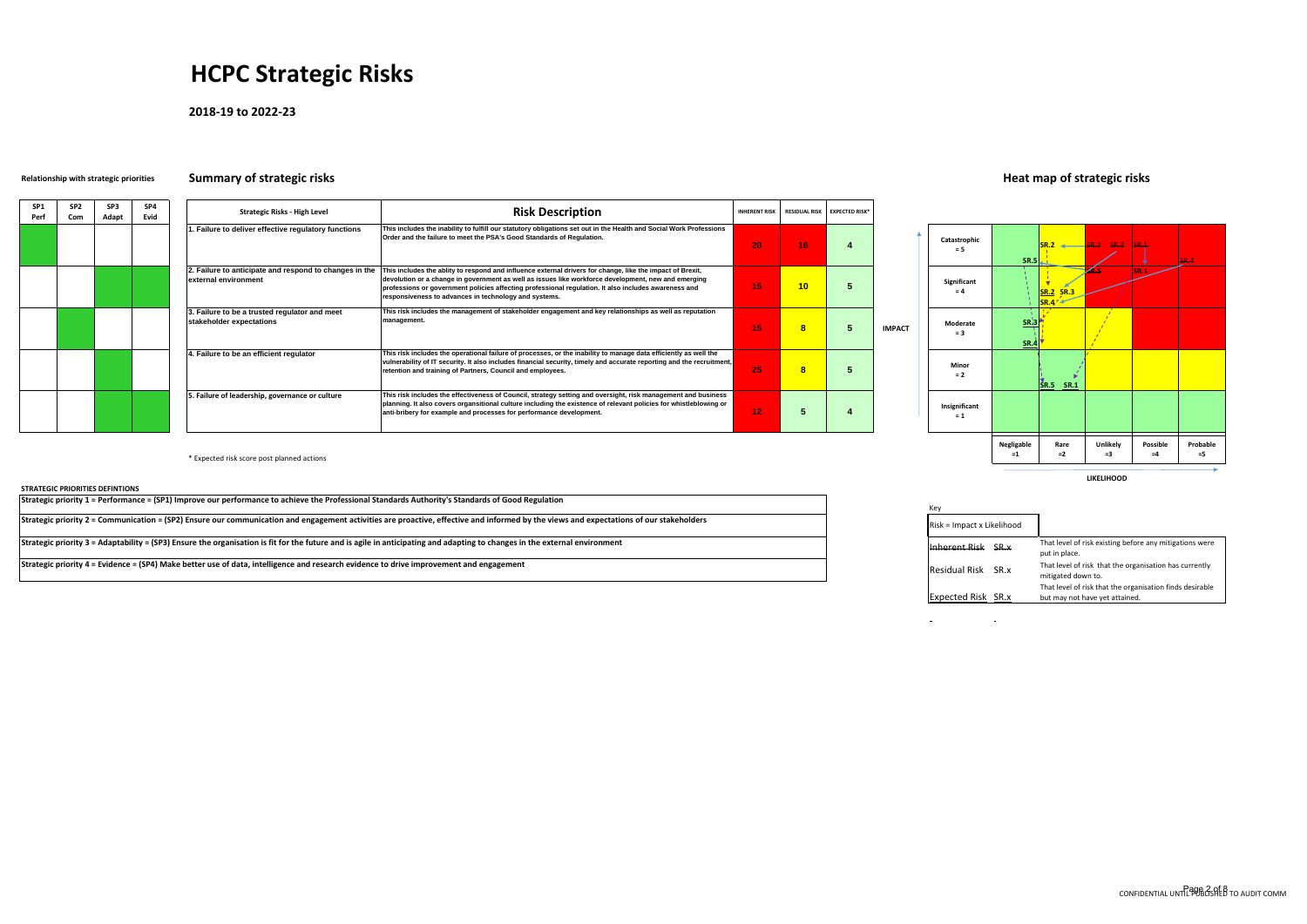### **COMMENTS ON PROGRESS**

Strategic Priority 1: Improve our performance to achieve the Professional Standards Authority's Standards of Good Regulation

The increase in open FTP caseload has been arrested, in part as a result of the additional resource allocated to FTP; recruitment to the additional FTP posts should be completed in Nov/Dec but in the meantime there is a re temporary staff; the September KPIs for FTP show positive improvements in the length of time measures but there will continue to be variability influenced by the age of cases being concluded at the various stages of the pr delivery of the FTP Improvement plan continues to be on track; the GT internal audit report has been rececived and is broadly positive; and positive meetings have been held with CODH on establishing a stakeholder working g for the review of education quality assurance arrangements.

| <b>STRATEGIC RISK</b>                                           | <b>RISK OWNER</b> | <b>IReview period</b> |
|-----------------------------------------------------------------|-------------------|-----------------------|
| 1. Failure to deliver effective regulatory<br><b>Ifunctions</b> | <b>SM1</b>        | $Oct-18$              |

| <b>RISK DETAIL</b>                                   | Inherent<br>Impact | Inherent<br>Likelihood | <b>Inherent</b><br><b>Risk</b> | <b>EXISTING CONTROLS / MITIGATIONS</b>                   | <b>Residual</b><br>Impact | <b>Residual</b><br>Likelihood | <b>Residual</b><br><b>Risk</b> | Planned actions 2018-19          | <b>Expected</b><br>risk |
|------------------------------------------------------|--------------------|------------------------|--------------------------------|----------------------------------------------------------|---------------------------|-------------------------------|--------------------------------|----------------------------------|-------------------------|
| This includes the inability to fulfill our statutory |                    |                        |                                | 1) Adherence to operational processes and legal powers   |                           |                               |                                | 1) Completion of FtP             |                         |
| obligations set out in the Health and Social         |                    |                        |                                | set out in statutory legislation                         |                           |                               |                                | improvement plan (March 2019)    |                         |
| Work Professions Order and the failure to meet       |                    |                        |                                |                                                          |                           |                               |                                |                                  |                         |
| the PSA's Good Standards of Regulation.              |                    |                        |                                | 2) Regular review of resourcing requirements to ensure   |                           |                               |                                | 2) Monitoring performance        |                         |
|                                                      |                    |                        |                                | they are adequate                                        |                           |                               |                                | through performance report and   |                         |
|                                                      |                    |                        |                                |                                                          |                           |                               |                                | <b>KPIs (Ongoing)</b>            |                         |
| Specifically,                                        |                    |                        |                                | 3) Regular training for Partners and employees           |                           |                               |                                |                                  |                         |
| Delivery of statutory obligations                    |                    |                        |                                |                                                          |                           |                               |                                | 3) Review of education quality   |                         |
| Breakdown of regulatory functions                    |                    |                        |                                | 4) Scheduled Quality assurance and auditing processes    |                           |                               |                                | assurance arrangements (June     |                         |
| Failure to meet PSA standards                        |                    |                        |                                |                                                          |                           |                               |                                | $ 2019\rangle$                   |                         |
|                                                      |                    |                        |                                | 5) Delivery of workplans and monitoring through          |                           |                               |                                |                                  |                         |
|                                                      |                    |                        |                                | reporting/metrics                                        |                           |                               |                                | 4) Execution of the 5 year plan  |                         |
|                                                      |                    |                        |                                |                                                          |                           |                               |                                | investment model                 |                         |
|                                                      | .5                 |                        | 20                             | 6) Information sharing through Memoranda of              |                           |                               | 16                             |                                  | 4                       |
|                                                      |                    |                        |                                | understanding                                            |                           |                               |                                | 5) Proactive engagement with     |                         |
|                                                      |                    |                        |                                |                                                          |                           |                               |                                | the PSA on the FtP improvement   |                         |
|                                                      |                    |                        |                                | 7) Learning through review of PSA performance reviews of |                           |                               |                                | activities (ongoing)             |                         |
|                                                      |                    |                        |                                | other regulators and commissioned reviews within the     |                           |                               |                                | 6) Increased resource allocation |                         |
|                                                      |                    |                        |                                | sector                                                   |                           |                               |                                | to FtP to support open caseload  |                         |
|                                                      |                    |                        |                                |                                                          |                           |                               |                                | reduction and increase capacity  |                         |
|                                                      |                    |                        |                                |                                                          |                           |                               |                                | to manage new case fluctuations  |                         |
|                                                      |                    |                        |                                |                                                          |                           |                               |                                | (March 2019)                     |                         |
|                                                      |                    |                        |                                |                                                          |                           |                               |                                |                                  |                         |
|                                                      |                    |                        |                                |                                                          |                           |                               |                                |                                  |                         |
|                                                      |                    |                        |                                |                                                          |                           |                               |                                |                                  |                         |
|                                                      |                    |                        |                                |                                                          |                           |                               |                                |                                  |                         |
| <b>RELEVANT STRATEGIC PRIORITIES</b>                 |                    |                        |                                |                                                          |                           |                               |                                |                                  |                         |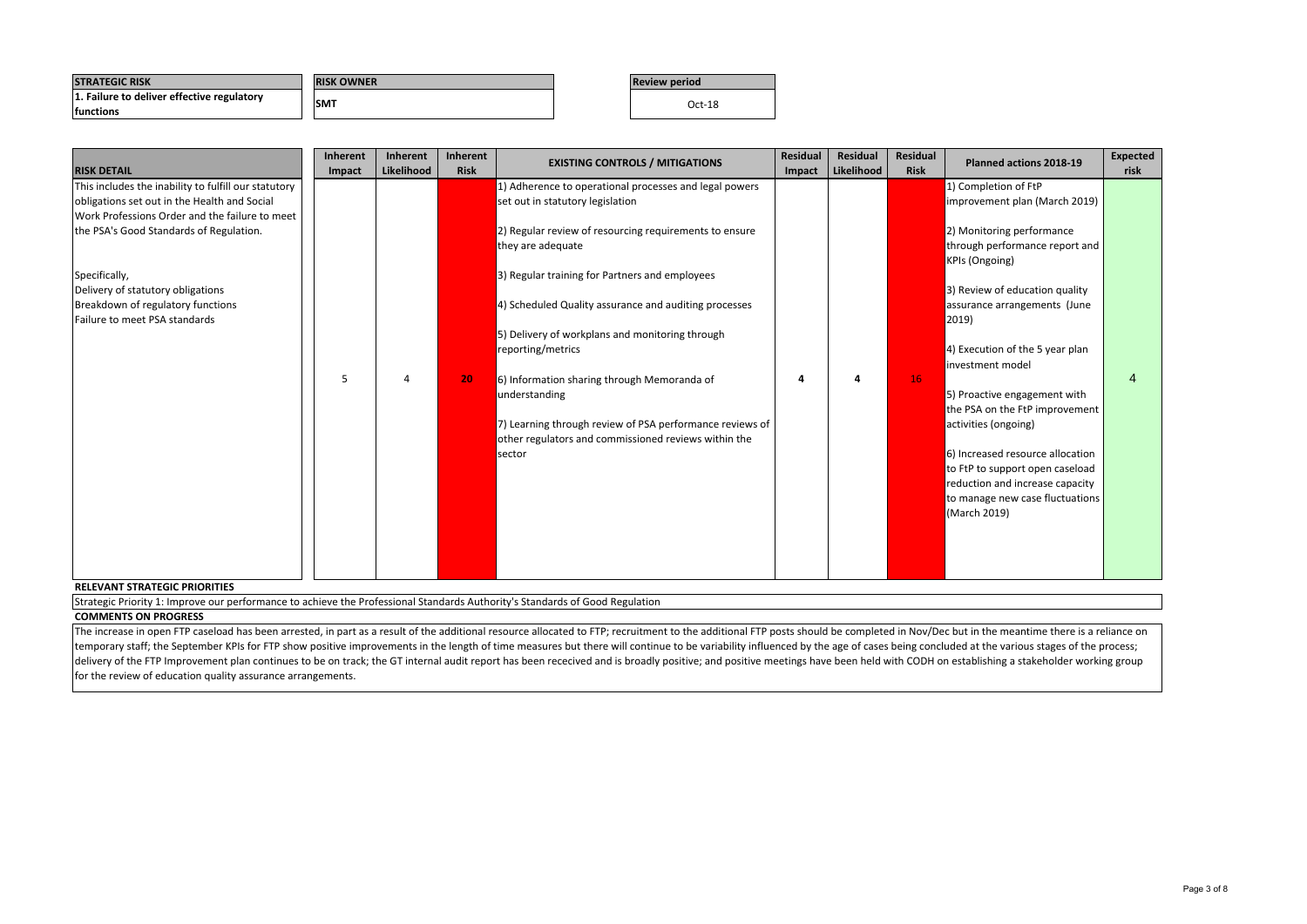| <b>ISTRATEGIC RISK</b>                          | <b>RISK OWNER</b> | Last Reviewed |
|-------------------------------------------------|-------------------|---------------|
| 2. Failure to anticipate and respond to changes | <b>SMT</b>        | $Oct-18$      |
| lin the external environment                    |                   |               |

**COMMENTS**

The work to develop a stakeholder matrix is ongoing and will be delivered in Q4; all communications project plans now use a stakeholder matrix and prioritisation to provide focus to activities; Head of Policy is developing and use) and research for consideration by SMT and Council in December; Chief Executive and ED for Regulation working closely with DHSC and other regulators on regulatory reform proposals

| <b>RISK DETAIL</b>                                                                                                                                                                                                                                                                                                                                                                                | Inherent<br>Impact | Inherent<br>Likelihood | <b>Inherent Risk</b> | <b>EXISTING CONTROLS / MITIGATIONS</b>                                                                                                                                                                                                                                                                                                                                                                                                                                                                                                                   | Residual<br>Impact | <b>Residual</b><br>Likelihood | <b>Residual Risk</b> | Planned actions 2018-19                                                                                                                                                                                                                                                                                                                                                | <b>Expected risk</b> |
|---------------------------------------------------------------------------------------------------------------------------------------------------------------------------------------------------------------------------------------------------------------------------------------------------------------------------------------------------------------------------------------------------|--------------------|------------------------|----------------------|----------------------------------------------------------------------------------------------------------------------------------------------------------------------------------------------------------------------------------------------------------------------------------------------------------------------------------------------------------------------------------------------------------------------------------------------------------------------------------------------------------------------------------------------------------|--------------------|-------------------------------|----------------------|------------------------------------------------------------------------------------------------------------------------------------------------------------------------------------------------------------------------------------------------------------------------------------------------------------------------------------------------------------------------|----------------------|
| This includes the ability to respond and<br>influence external drivers for change, like the<br>impact of Brexit, devolution or a change in<br>government as well as issues like workforce<br>development, new and emerging professions or<br>government policies affecting professional<br>regulation. It also includes awareness and<br>responsiveness to advances in technology and<br>systems. | 5                  | 3                      | 15                   | 1) SMT relationship building and liaison with key<br>stakeholders particularly Government Departments,<br>professional bodies, other regulators and suppliers<br>2) Horizon scanning and intelligence gathering including<br>from relationship building to be aware of external drivers<br>and influencers<br>3) Continued investment through major project process<br>for the development of business processes and systems<br>4) Publication of FtP, Education and Registration<br>information and datasets through annual reports and FOI<br>requests | 5                  | $\overline{2}$                | 10                   | 1) Development of<br>organisational stakeholder<br>matrix and development of<br>personal engagement plans for<br><b>I</b> SMT<br>2) Data strategy and inreased<br>capacity for data intelligence and<br>research projects through<br>delivery of 5 year plan<br>investment model<br>3) Collaboration with other<br>regulators, for example MOUs or<br>joint statements | $\overline{5}$       |

Strategic priority 3: Ensure the organisation is fit for the future and is agile in anticipating and adapting to changes in the external environment Strategic priority 4: Make better use of data, intelligence and research evidence to drive improvement and engagement.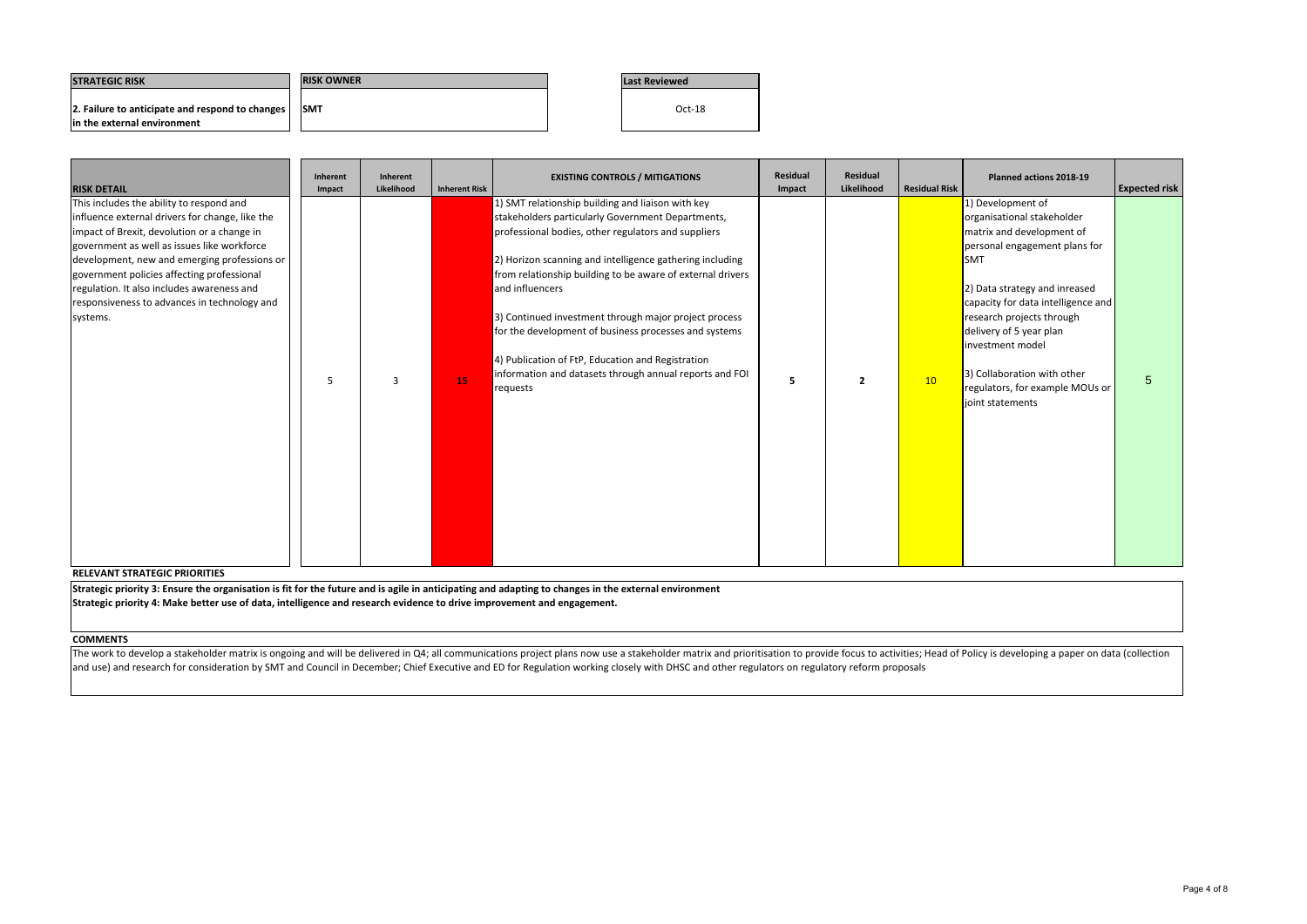Stakeholder polling field work completed and due to report to SMT and Council in early 2019; the stakeholder engagement plan will be refreshed based on the perceptions work and presented to Council in the new year; persona engagement plans work will be taken forward in Q4; <sup>a</sup> date for the engagement forum in Edinburgh has been set and <sup>a</sup> list of possible attendees being developed, invitations anticipated to be issued in mid November.

**RELEVANT STRATEGIC PRIORITIES**

### **COMMENTS**

| <b>ISTRATEGIC RISK</b>                   | <b>IRISK OWNER</b> | Last Reviewed |
|------------------------------------------|--------------------|---------------|
| 3. Failure to be a trusted regulator and | <b>ISMT</b>        | $Oct-18$      |
| meet stakeholder expectations            |                    |               |

**Strategic priority 2: ensure our communications and engagement activities are proactive, effective and informed by the views and expectations of our stakeholders Strategic priority 3: Ensure the organisation is fit for the future and is agile in anticipating and adapting to changes in the external environment**

| <b>RISK DETAIL</b>                                                                                                                                                                                                                                                                                                                                                                                      | <b>Inherent</b><br>Impact | <b>Inherent</b><br>Likelihood | <b>Inherent</b><br><b>Risk</b> | <b>EXISTING CONTROLS / MITIGATIONS</b>                                                                                                                                                                                                                                                                                                                                                                                                                                                                                                                                                                                                                                                                                                                                                                                                                                               | <b>Residual</b><br>Impact | <b>Residual</b><br>Likelihood | <b>Residual</b><br><b>Risk</b> | <b>Planned actions 2018-19</b>                                                                                                                                                                                                                                                                                                                                                                                                        | <b>Expected</b><br>risk |
|---------------------------------------------------------------------------------------------------------------------------------------------------------------------------------------------------------------------------------------------------------------------------------------------------------------------------------------------------------------------------------------------------------|---------------------------|-------------------------------|--------------------------------|--------------------------------------------------------------------------------------------------------------------------------------------------------------------------------------------------------------------------------------------------------------------------------------------------------------------------------------------------------------------------------------------------------------------------------------------------------------------------------------------------------------------------------------------------------------------------------------------------------------------------------------------------------------------------------------------------------------------------------------------------------------------------------------------------------------------------------------------------------------------------------------|---------------------------|-------------------------------|--------------------------------|---------------------------------------------------------------------------------------------------------------------------------------------------------------------------------------------------------------------------------------------------------------------------------------------------------------------------------------------------------------------------------------------------------------------------------------|-------------------------|
| This risk includes the management of stakeholder<br>engagement and key relationships as well as<br>reputation management.<br>Specifically,<br>Communication and stakeholder management<br>Intelligence gathering<br>Transparency/openness<br>Stakeholder research<br>PSA relationship and engagement<br><b>External reporting</b><br>Data breaches<br>High quality Partners and suppliers<br>Reputation |                           | 3                             | 15 <sub>1</sub>                | 1) Communications Strategy, underpinned by stakeholder<br>communications and engagement plan with clear deliverables<br>and milestones<br>2) Adherence to agreed processes and organisational values<br>of transparency, collaboration, responsiveness, high quality<br>service and value for money<br>3) Regular stakeholder opinion polling to understand needs<br>and expectations<br>4) Management and response to complaints handling,<br>including Freedom of Infomration and Subect Access<br><b>Requests</b><br>5) Engagement with appropriate organisations including for<br>example other regulators, Government, professional bodies,<br>trade unions and service user organsiations<br>6) Analysis and action planning from feedback mechanisms<br>including corporate complaints, FtP stakeholder surveys,<br>stakeholder opinion polling and education provider survey |                           |                               | 8                              | 1) Development and implementation<br>of an action plan from the<br>stakeholder polling<br>2) Implementation of the new<br>stakeholder engagement plan<br>3) Further development and<br>application of an organisational and<br>project stakeholder matrix<br>4) Development of personal<br>engagement plans for senior<br>managers<br>5) Initial planning of prevention<br>agenda through delivery of 5 year<br>plan investment model |                         |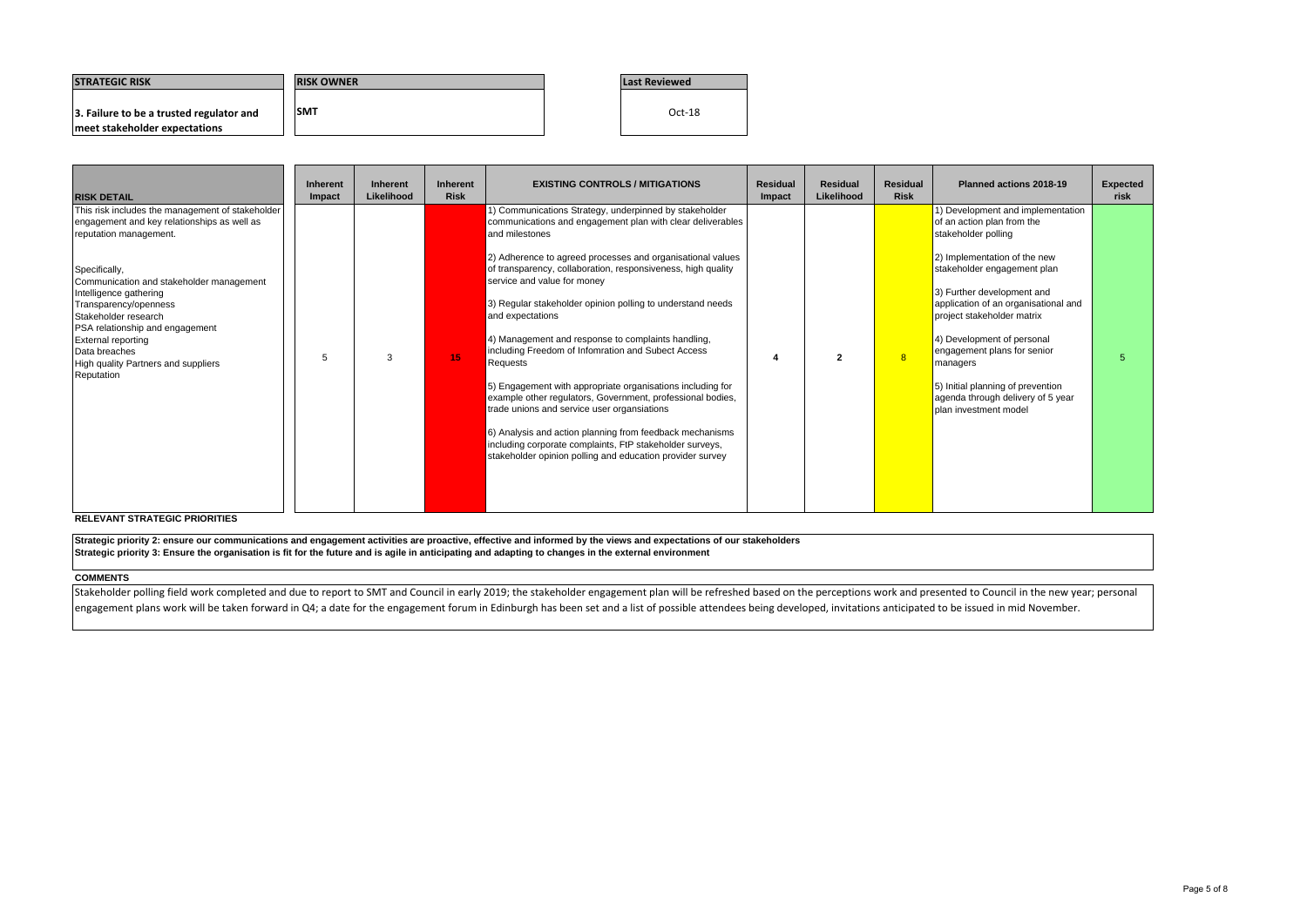| <b>STRATEGIC RISK</b>                   | <b>RISK OWNER</b> | <b>Last Reviewed</b> |
|-----------------------------------------|-------------------|----------------------|
| 4. Failure to be an efficient regulator | <b>SMT</b>        | Oct-18               |

### **RELEVANT STRATEGIC PRIORITIES**

Strategic priority 3: Ensure the organisation is fit for the future and is agile in anticipating and adapting to changes in the external environment

### **COMMENTS**

The project delivery team is now at full complement increasing from two project managers to six project managers; the Registration CPD online system went live in July; the second phase of the Registration project was given by Council in September; HCPC workstations are currently being upgraded to the latest version of Windows following security assessments; the Quality Assurance Department is now up and running with framework agreements in p regulatory departments; and the fees consultation is open with in excess of 1000 responses to date.

| <b>RISK DETAIL</b>                               | Inherent<br>Impact | Inherent<br>Likelihood | Inherent Risk | <b>EXISTING CONTROLS / MITIGATIONS</b>                     | <b>Residual Impact</b> | Residual<br>Likelihood | <b>Residual Risk</b> | Planned actions 2018-19          | <b>Expected risk</b> |
|--------------------------------------------------|--------------------|------------------------|---------------|------------------------------------------------------------|------------------------|------------------------|----------------------|----------------------------------|----------------------|
| This risk includes the operational failure of    |                    |                        |               | 1) Adherence to operational processes and policies which   |                        |                        |                      | 1) Increased capacity in Project |                      |
| processes, or the inability to manage data       |                    |                        |               | are subject to internal and external audit eg ISO          |                        |                        |                      | delivery team effecting change   |                      |
| efficiently as well as the vulnerability of IT   |                    |                        |               |                                                            |                        |                        |                      |                                  |                      |
| security. It also includes financial security,   |                    |                        |               | 2) Adherence to budgetting and financial management        |                        |                        |                      | 2) Development and delivery of   |                      |
| timely and accurate reporting and the            |                    |                        |               | and reporting processes which are subject to internal and  |                        |                        |                      | action plan arising from all     |                      |
| recruitment, retention and training of Partners, |                    |                        |               | external audit eg NAO                                      |                        |                        |                      | employee survey                  |                      |
| Council and employees.                           |                    |                        |               |                                                            |                        |                        |                      |                                  |                      |
|                                                  |                    |                        |               | 3) Adherence to HR processes in relation to recruitment,   |                        |                        |                      | 3) Relevant and planned          |                      |
|                                                  |                    |                        |               | annual performance development review and and learning     |                        |                        |                      | upgrades to systems eg secure    |                      |
| Specifically,                                    |                    |                        |               | and development for Partners and employees                 |                        |                        |                      | destop                           |                      |
| Operational failure                              |                    |                        |               |                                                            |                        |                        |                      |                                  |                      |
| Data management                                  |                    |                        |               | 4) Effective IT system design maintaining confidentiality, |                        |                        |                      | 4) Delivery of registration      |                      |
| Cyber security                                   |                    | 5                      | 25            | integrity and availability of data                         | 4                      |                        | 8 <sup>°</sup>       | transformation project           |                      |
| Use of technology                                |                    |                        |               |                                                            |                        |                        |                      | deliverable                      |                      |
| Financial sustainability                         |                    |                        |               | 5) Maintenance of ISO27001 Information Security            |                        |                        |                      |                                  |                      |
| Timely and accurate reporting                    |                    |                        |               | standard which is subject to external audit                |                        |                        |                      | 5) Secure fees increase and      |                      |
| Recruitment/retention/training including         |                    |                        |               |                                                            |                        |                        |                      | delivery of 5 year investment    |                      |
| partners, employees, Council                     |                    |                        |               | 6) Regular independent security assessments of key IT      |                        |                        |                      | model                            |                      |
|                                                  |                    |                        |               | infrastructure                                             |                        |                        |                      |                                  |                      |
|                                                  |                    |                        |               |                                                            |                        |                        |                      | 6) Development of Quality        |                      |
|                                                  |                    |                        |               | 7) Continuous quality improvement mechanisms through       |                        |                        |                      | Assurance function               |                      |
|                                                  |                    |                        |               | ISO and quality assurance processes                        |                        |                        |                      |                                  |                      |
|                                                  |                    |                        |               |                                                            |                        |                        |                      |                                  |                      |
|                                                  |                    |                        |               | 8) Development and implementation of a corporate           |                        |                        |                      |                                  |                      |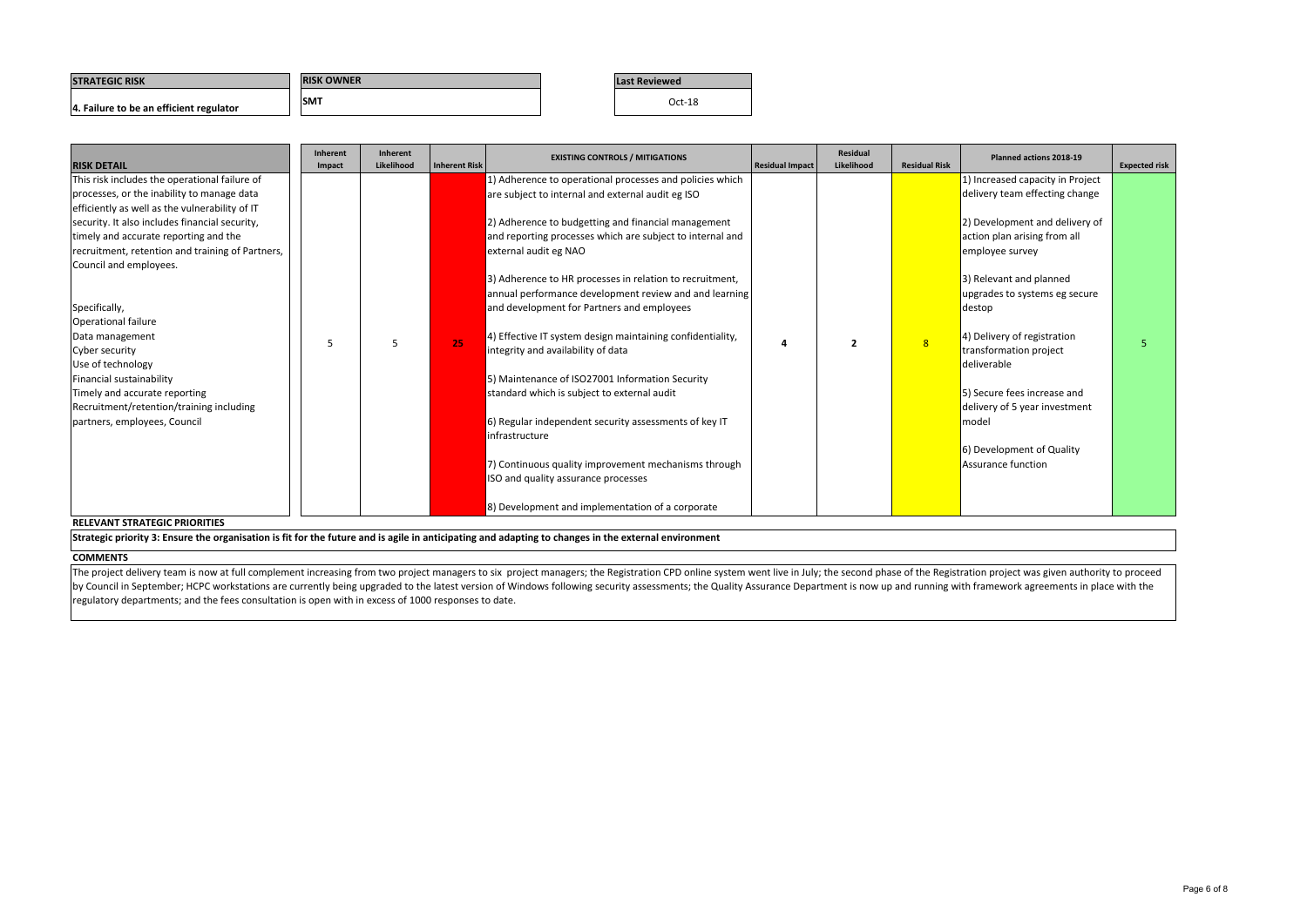### **STRATEGIC RISK**

**Last Reviewed**

**5. Failure of leadership, governance or culture** Oct‐<sup>18</sup>

### **COMMENTS**

# **RISK OWNER Chair and SMT**

The recruitment process to appoint a new Chair has commenced, interviews scheduled to take place in December 2019; SMT considered and approved the ED&I policy and plan in October 2018; an action plan arising from the all e being developed and will be considered at an upcoming SMT; the process to develop a refreshed corporate strategy commenced in October; and employee workshops are being planned following the Council strategy day to further culture drawing on the employee survey.

| <b>RISK DETAIL</b>                                | <b>Inherent</b><br>Impact | <b>Inherent</b><br>Likelihood | <b>Inherent Risk</b> | <b>EXISTING CONTROLS / MITIGATIONS</b>                                                                         | <b>Residual</b><br>Impact | <b>Residual</b><br>Likelihood | <b>Residual Risk</b> | Planned actions 2018-19                         | <b>Expected risk</b> |
|---------------------------------------------------|---------------------------|-------------------------------|----------------------|----------------------------------------------------------------------------------------------------------------|---------------------------|-------------------------------|----------------------|-------------------------------------------------|----------------------|
| This risk includes the effectiveness of Council,  |                           |                               |                      | 1) Robust and effective Council recruitment processes with                                                     |                           |                               |                      | 1) Run appointments process for                 |                      |
| strategy setting and oversight, risk management   |                           |                               |                      | appointment against competencies and annual appraisal                                                          |                           |                               |                      | Chair of Council                                |                      |
| and business planning. It also covers             |                           |                               |                      | process                                                                                                        |                           |                               |                      |                                                 |                      |
| organisational culture including the existence of |                           |                               |                      |                                                                                                                |                           |                               |                      | 2) Implementation of                            |                      |
| relevant policies for whistleblowing or anti-     |                           |                               |                      | 2) Well researched and drafted Council & Committee                                                             |                           |                               |                      | organisation-wide ED&I policy                   |                      |
| bribery for example and processes for             |                           |                               |                      | papers with clear, well reasoned decision making                                                               |                           |                               |                      |                                                 |                      |
| performance development.                          |                           |                               |                      |                                                                                                                |                           |                               |                      | 3) Development and delivery of                  |                      |
|                                                   |                           |                               |                      | 3) Training and internal communications to ensure<br>Partners, Council and employees aware of and sensitive to |                           |                               |                      | action plan arising from all<br>employee survey |                      |
| <b>Effectiveness of Council</b>                   |                           |                               |                      | issues including whistleblowing, anti-bribery, equality and                                                    |                           |                               |                      |                                                 |                      |
| Organisational structure                          |                           |                               |                      | diversity                                                                                                      |                           |                               |                      | 4) Develop new corporate                        |                      |
| Appraisal process/performance management          |                           |                               |                      |                                                                                                                |                           |                               |                      | strategy and engagement with                    |                      |
| Adequate planning                                 |                           |                               |                      | 4) SMT oversight of HR and internal communications work                                                        |                           |                               |                      | employees on vision and values                  |                      |
| Foresight                                         |                           |                               |                      | to support the development of our culture and                                                                  |                           |                               |                      | with dissemination to key                       |                      |
| Audit                                             |                           |                               |                      | environment as well as delivering continuous improvement                                                       |                           |                               |                      | stakeholders of final plan                      |                      |
| Ethics                                            |                           |                               |                      | through all employee survey                                                                                    |                           |                               |                      |                                                 |                      |
| Anti-bribery                                      |                           |                               |                      |                                                                                                                |                           |                               |                      |                                                 |                      |
| Whistleblowing                                    |                           |                               |                      | 5) Robust audit plans, regular review of risks                                                                 |                           |                               |                      |                                                 |                      |
| Strategic setting and oversight                   | 4                         | 3                             | $12$                 |                                                                                                                | -5                        | $\overline{2}$                | 10                   |                                                 |                      |
| Risk management                                   |                           |                               |                      | 6) Strategic intent incorporating drivers, vision and values                                                   |                           |                               |                      |                                                 |                      |
| Vision mission values                             |                           |                               |                      | 7) Adherence to relevant internal policies including for                                                       |                           |                               |                      |                                                 |                      |
|                                                   |                           |                               |                      | example anti-bribery, whistleblowing and continued                                                             |                           |                               |                      |                                                 |                      |
|                                                   |                           |                               |                      | engagement with cross-organisational groups including the                                                      |                           |                               |                      |                                                 |                      |
|                                                   |                           |                               |                      | <b>Employee Consultation Group and Corporate Social</b>                                                        |                           |                               |                      |                                                 |                      |
|                                                   |                           |                               |                      | Responsibility                                                                                                 |                           |                               |                      |                                                 |                      |
|                                                   |                           |                               |                      |                                                                                                                |                           |                               |                      |                                                 |                      |
|                                                   |                           |                               |                      | 8) SMT: meetings held regularly, with well drafted papers                                                      |                           |                               |                      |                                                 |                      |
|                                                   |                           |                               |                      | and clear decision making communicated; visibility and                                                         |                           |                               |                      |                                                 |                      |
|                                                   |                           |                               |                      | transparency achieved with meeting papers online and                                                           |                           |                               |                      |                                                 |                      |
|                                                   |                           |                               |                      | regular round-up on intranet                                                                                   |                           |                               |                      |                                                 |                      |
|                                                   |                           |                               |                      |                                                                                                                |                           |                               |                      |                                                 |                      |
|                                                   |                           |                               |                      |                                                                                                                |                           |                               |                      |                                                 |                      |
|                                                   |                           |                               |                      |                                                                                                                |                           |                               |                      |                                                 |                      |
|                                                   |                           |                               |                      |                                                                                                                |                           |                               |                      |                                                 |                      |
|                                                   |                           |                               |                      |                                                                                                                |                           |                               |                      |                                                 |                      |
| <b>RELEVANT STRATEGIC PRIORITIES</b>              |                           |                               |                      |                                                                                                                |                           |                               |                      |                                                 |                      |

Strategic priority 3: Ensure the organisation is fit for the future and is agile in anticipating and adapting to changes in the external environment

Strategic priority 4: Make better use of data, intelligence and research evidence to drive improvement and engagement.